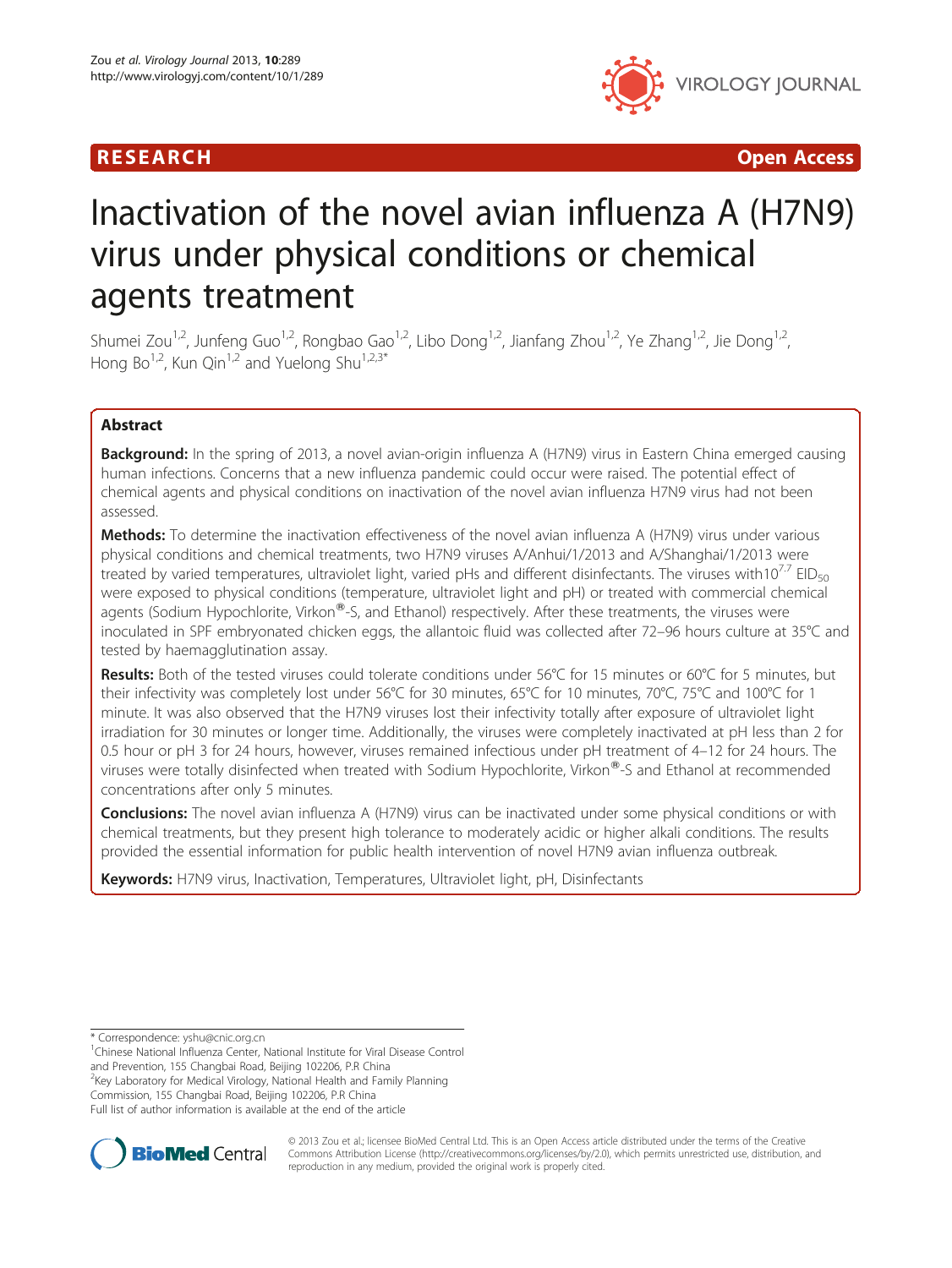### Background

On March 31, 2013, a novel reassortant avian influenza A (H7N9) virus (AIV A (H7N9)) with genomic features of low pathogenic virus causing severe infections in humans was identified in China [\[1](#page-4-0)]. As of Aug 20, 2013, a total of 134 human cases with avian influenza H7N9 virus infection were reported from 10 provinces and 2 municipalities in mainland China, and among them 45 died [[2\]](#page-4-0). In order to minimise the animal and human health impacts, it is of crucial importance that avian influenza virus (AIV) infections in poultry are controlled. Understanding the potential effect of chemical and physical treatments on inactivation of the novel avian influenza A (H7N9) virus is significant to the implementation of proper public intervention measures. This study was designed to evaluate the effectiveness of various physical conditions (temperature, ultraviolet light (UV) and pHs), and chemical agents (Sodium Hypochlorite, Virkon®-S, and Ethanol) against avian influenza H7N9 viruses. The results of this study would provide evidences for proper virus inactivation methods and development of public hygiene measures.

#### Results

## Inactivation efficacy under different heat treatments

To evaluate the effectiveness of heat treatments in inactivating the novel avian influenza H7N9 virus, 50 μl virus stock solutions containing  $10^{7.7}$  egg infectious dose  $(10^{7.7}$  EID<sub>50</sub>/50 μl) viruses were treated at 56°C, 65°C, 70°C, 75°C and 100°C. As shown in Table 1, one out of six eggs of A/Anhui/1/2013(H7N9) (AH1) and three out of six of A/Shanghai/1/2013(H7N9) (SH1) showed haemagglutination (HA) positive under the treatment of 56°C for 15 min, both viruses from all six eggs survived under the treatment of 60°C for 5 min, indicating the viruses could tolerate these conditions. While the H7N9 viruses were completely inactivated to undetectable levels after 56°C for 30 min, 65°C for 10 min, 70°C, 75°C and 100°C for 1 min.

#### Inactivation efficacy under UV irradiation exposure

To determine the efficacy of UV irradiation treatment in inactivating avian influenza H7N9 virus contaminated surface,  $10^{7.7}$  EID<sub>50</sub> viruses were spread on a Petri dish and then treated with UV irradiation in a Biosafety Cabinet for varied times at room temperature. The results showed that the viruses were inactivated after exposed to UV irradiation for 30 min or longer (Table [2\)](#page-2-0). It should be noted that under UV exposure for 20 min, four out of six eggs were HA-positive with AH1 and one out of six were HA-positive with SH1. Moreover, both viruses were completely tolerant under exposure to UV for 10 min.

#### Inactivation efficacy of different pH conditions

The inactivation efficacy of the avian influenza H7N9 viruses under different pH conditions with different time intervals was shown in Table [3](#page-2-0). The two H7N9 viruses were inactivated from an initial dose of  $10^{7.7}$  EID<sub>50</sub> to undetectable levels when exposed to pH 1–2 for 30 min or pH 3 overnight. However, the viruses still retained their infectivity when treated under pH 4–12 for 24 h or pH 3 for 30 min or 1 h. The results suggested that the novel avian influenza H7N9 virus has a strong tolerance to moderately acidic to higher alkali conditions.

#### The efficacy of different disinfectants

To investigate the resistance of the novel H7N9 viruses against various disinfectants, 50 μl virus stock solutions containing  $10^{7.7}$  EID<sub>50</sub> viruses were treated with 0.5 and 1% Sodium Hypochlorite, 0.5 and 1% Virkon®-S, and 75% ethanol at room temperature respectively. As shown in Table [4](#page-3-0), these two viruses were inactivated from an initial dose of  $10^{7.7}$  EID<sub>50</sub> to undetectable levels after only 5 min when exposed to recommended concentrations of 0.5% or 1% sodium hypochlorite, 0.5% or 1% Virkon-S and 75% ethanol.

#### **Discussion**

The aim of this study was to identify commonly available inactivation methods or disinfection agents that might be used for public protection against the novel avian influenza A (H7N9) virus or the decontamination methods at laboratory or field conditions. The results indicated that the novel avian influenza H7N9 viruses can be effectively inactivated by temperature treatment under 56°C for

Table 1 Inactivation efficacy under heat treatments of the novel avian influenza A (H7N9) virus

| Temperature     | Treatment time (minutes) |                 |     |           |                 |                 |     |                 |                 |                 |     |                 |                 |                 |     |                 |
|-----------------|--------------------------|-----------------|-----|-----------|-----------------|-----------------|-----|-----------------|-----------------|-----------------|-----|-----------------|-----------------|-----------------|-----|-----------------|
|                 |                          |                 | ำ   |           |                 |                 | 10  |                 | 15              |                 | 30  |                 | 45              |                 | 60  |                 |
|                 | AH1                      | SH <sub>1</sub> | AH1 | SH1       | AH <sub>1</sub> | SH <sub>1</sub> | AH1 | SH <sub>1</sub> | AH <sub>1</sub> | SH <sub>1</sub> | AH1 | SH <sub>1</sub> | AH <sub>1</sub> | SH <sub>1</sub> | AH1 | SH <sub>1</sub> |
| $56^{\circ}$ C  | $NT*$                    | NT              | NT  | <b>NT</b> | 6/6#            | 6/6             | 6/6 | 5/6             | 1/6             | 3/6             | 0/6 | 0/6             | 0/6             | 0/6             | 0/6 | 0/6             |
| $65^{\circ}$ C  | NT                       | ΝT              | NT  | <b>NT</b> | 6/6             | 6/6             | 0/6 | 0/6             | 0/6             | 0/6             | 0/6 | 0/6             | 0/6             | 0/6             | 0/6 | 0/6             |
| 70°C            | 0/6                      | 0/6             | 0/6 | 0/6       | 0/6             | 0/6             | 0/6 | 0/6             | 0/6             | 0/6             | 0/6 | 0/6             | 0/6             | 0/6             | 0/6 | 0/6             |
| 75°C            | 0/6                      | 0/6             | 0/6 | 0/6       | 0/6             | 0/6             | 0/6 | 0/6             | 0/6             | 0/6             | 0/6 | 0/6             | 0/6             | 0/6             | 0/6 | 0/6             |
| $100^{\circ}$ C | 0/6                      | 0/6             | 0/6 | 0/6       | NΤ              | N               | NT  | N1              | N1              | NΊ              | N1  | NT              | N7              | N1              | .N1 | <b>NT</b>       |

Note: \*NT=No test. #Infectivity to embryonated chicken eggs = (infected embryos)/(total embryos inoculated;  $n = 6$ ) per treatment.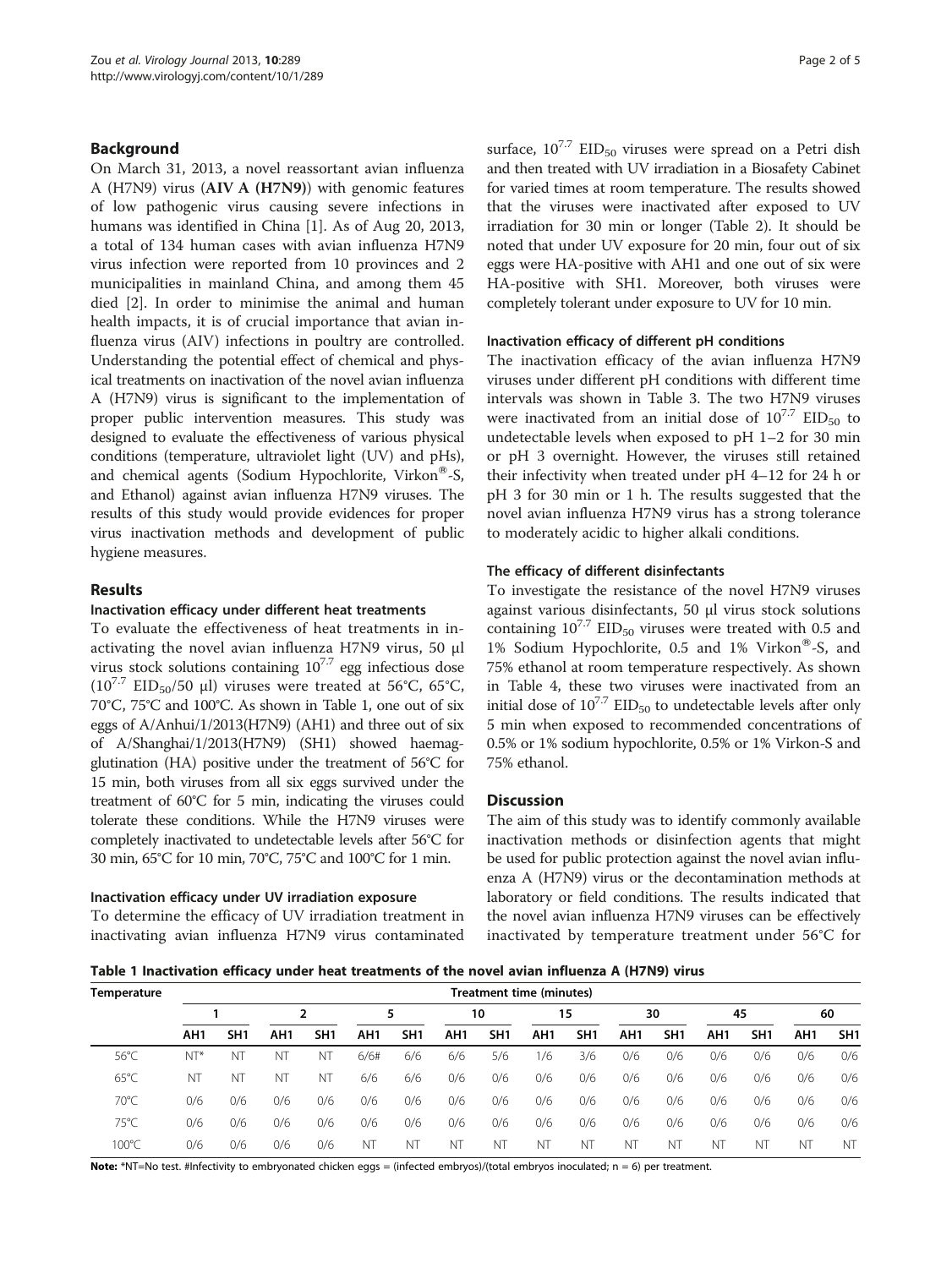<span id="page-2-0"></span>Table 2 Inactivation efficacy under UV irradiation treatment of the novel avian influenza A (H7N9) virus

| UV | <b>Exposure time (minutes)</b> |  |    |  |    |  |    |  |                                         |     |  |  |
|----|--------------------------------|--|----|--|----|--|----|--|-----------------------------------------|-----|--|--|
|    | 10                             |  | 20 |  | 30 |  | 45 |  | 60                                      |     |  |  |
|    |                                |  |    |  |    |  |    |  | AH1 SH1 AH1 SH1 AH1 SH1 AH1 SH1 AH1 SH1 |     |  |  |
|    | 6/6*                           |  |    |  |    |  |    |  | 6/6 4/6 1/6 0/6 0/6 0/6 0/6 0/6         | 0/6 |  |  |

Note: \*Infectivity to embryonated chicken eggs = (infected embryos)/(total embryos inoculated;  $n = 6$ ) per treatment.

30 min, 65°C for 10 min, 70°C, 75°C and 100°C for 1 min. But, it should be noted that the H7N9 viruses still could survive after treatment under 56°C for 15 min or 65°C for 5 min. Similar results were demonstrated with highly pathogenic avian influenza (HPAI) H5N1 virus, which was inactivated after exposure at 56°C for 30 min [[3](#page-4-0)]. However, a significant amount of information is available on the resistance at high and low temperatures of AIVs but not all data are in agreement. Such as the H5N1 viruses were completely inactivated at 70°C for 60 min or at 75°C for 45 min [[4\]](#page-4-0). Low pathogenic avian influenza (LPAI) H7N2 viruses were completely inactivated at 56°C after 60 min or at 60°C after 10 min, while retained their infectivity in a water bath at 56°C after 30 min [[5,6](#page-4-0)]. Additional study on AIV H7N3 indicated that the virus remained infectious after being treated at 56°C condition for 30 min, but its infectivity was lost after for 60 min [\[7](#page-4-0)]. Our study suggested that the novel avian influenza A (H7N9) virus has not presented more tolerance to high temperature treatments.

AIV inactivation through UV light irradiation has a potential sterilizing application in the laboratories. The present study showed that UV light irradiation on the novel H7N9 virus is effective under the UV light exposure for 30 min or longer within 75 cm distance. However, the virus can survive if exposed to UV for shorter than 20 min. The result suggested that enough UV exposure time is necessary for avoiding cross-contamination on

Table 3 Inactivation efficacy of pH conditions of the novel avian influenza A (H7N9) virus

| pH             |                 |                 | <b>Exposure time (hours)</b> |                 |                 |                 |  |  |
|----------------|-----------------|-----------------|------------------------------|-----------------|-----------------|-----------------|--|--|
| values         |                 | 0.5             |                              | 1               |                 | 24              |  |  |
|                | AH <sub>1</sub> | SH <sub>1</sub> | AH <sub>1</sub>              | SH <sub>1</sub> | AH <sub>1</sub> | SH <sub>1</sub> |  |  |
| 1              | $0/6*$          | 0/6             | 0/6                          | 0/6             | 0/6             | 0/6             |  |  |
| 2              | 0/6             | 0/6             | 0/6                          | 0/6             | 0/6             | 0/6             |  |  |
| 3              | 6/6             | 6/6             | 6/6                          | 6/6             | 0/6             | 0/6             |  |  |
| $\overline{4}$ | 6/6             | 6/6             | 6/6                          | 6/6             | 6/6             | 6/6             |  |  |
| 6              | 6/6             | 6/6             | 6/6                          | 6/6             | 6/6             | 6/6             |  |  |
| 8              | 6/6             | 6/6             | 6/6                          | 6/6             | 6/6             | 6/6             |  |  |
| 10             | 6/6             | 6/6             | 6/6                          | 6/6             | 6/6             | 6/6             |  |  |
| 11             | 6/6             | 6/6             | 6/6                          | 6/6             | 6/6             | 6/6             |  |  |
| 12             | 6/6             | 6/6             | 6/6                          | 6/6             | 6/6             | 6/6             |  |  |

Note: \*Infectivity to embryonated chicken eggs = (infected embryos)/(total embryos inoculated;  $n = 6$ ) per treatment.

lab-works. In addition, other disinfection measures should be implemented after lab works since only microbes on the surface of material and in the air can be killed by UV light [[8\]](#page-4-0). UV irradiation could be considered an appropriate method only when the surfaces are well cleaned and the source of light is positioned very close to the surfaces to be disinfected [\[9](#page-4-0)].

Orthomyxoviridae viruses are considered to be sensitive to acid pH values, although their retention of infectivity is dependent on degree of acidity and virus strain [\[10\]](#page-4-0). Our study indicated that the novel avian influenza H7N9 viruses may present a strong tolerance to both moderately acidic and higher alkali conditions. The H7N9 viruses lost their infectivity when exposed to less pH 2 for 30 min or pH 3 overnight conditions, while infectivity remained under pH 4–12 conditions for all contact times. However, previous studies suggested that different subtypes of influenza could present different tolerance to acidic or alkali conditions. LPAI H7N2 virus lost 100% infectivity under pH 2 condition for 5 min, but no effect exposure to pH 5, 7, 10 or 12 for 15 min [\[6](#page-4-0)]. LPAI H7H3 was unable to maintain their infectivity after exposure to pH 1, 3, 10 and 14 for 48 h [\[7](#page-4-0)]. The study on Thailand AIV H5N1 suggested that all ranges of pH 3, 5, 7, 9 and 12 could not inactivate the tested viruses after exposure for 5 and 10 min respectively [[4\]](#page-4-0).

In general, on the basis of their resistance to chemical agents, viruses can be divided into three categories (A, B and C) according to the presence/absence of lipids on the virus particle and size of virus. AIVs belong to category A, which can be inactivated easily by all major classes of disinfectants if used properly [\[11](#page-4-0)]. Commercially available disinfectant products evaluated in this study, including Sodium Hypochlorite, Virkon®-S and ethanol, effectively disinfect the novel avian influenza H7N9 viruses at the recommended concentrations for 5 min at room temperature. Study demonstrated that the viral RNA of two LPAI strains H5N9 and H7N3 was completely damaged after exposure to Sodium Hypochlorite at recommended concentration [\[12\]](#page-4-0). AIV H5N1 was completely inactivated after treatment with acid hypochloride for 10 min [\[13](#page-4-0)]. The efficacy of Virkon<sup>®</sup>-S against AIVs has been evaluated on H5N9 and H7N3, the results showed that the fresh Virkon $\mathscr{S}$ -S solution at the recommended dilution was able to destroy the viral genome making it undetectable by real time RT-PCR [[12\]](#page-4-0).  $0.5\%$  Virkon<sup>®</sup>-S was able to fully inactivate AIV after 90 min while 1% or 2% Virkon®-S achieved virucidal activity after 30 min [\[7](#page-4-0)]. Ethanol is efficacious against AIVs and other enveloped viruses, our results demonstrated that the novel avian influenza H7N9 viruses were completely inactivated after 75% ethanol treatment for only 5 min. As AIV H7N2, which lost its infectivity after treatment with 70% ethanol for 5 min or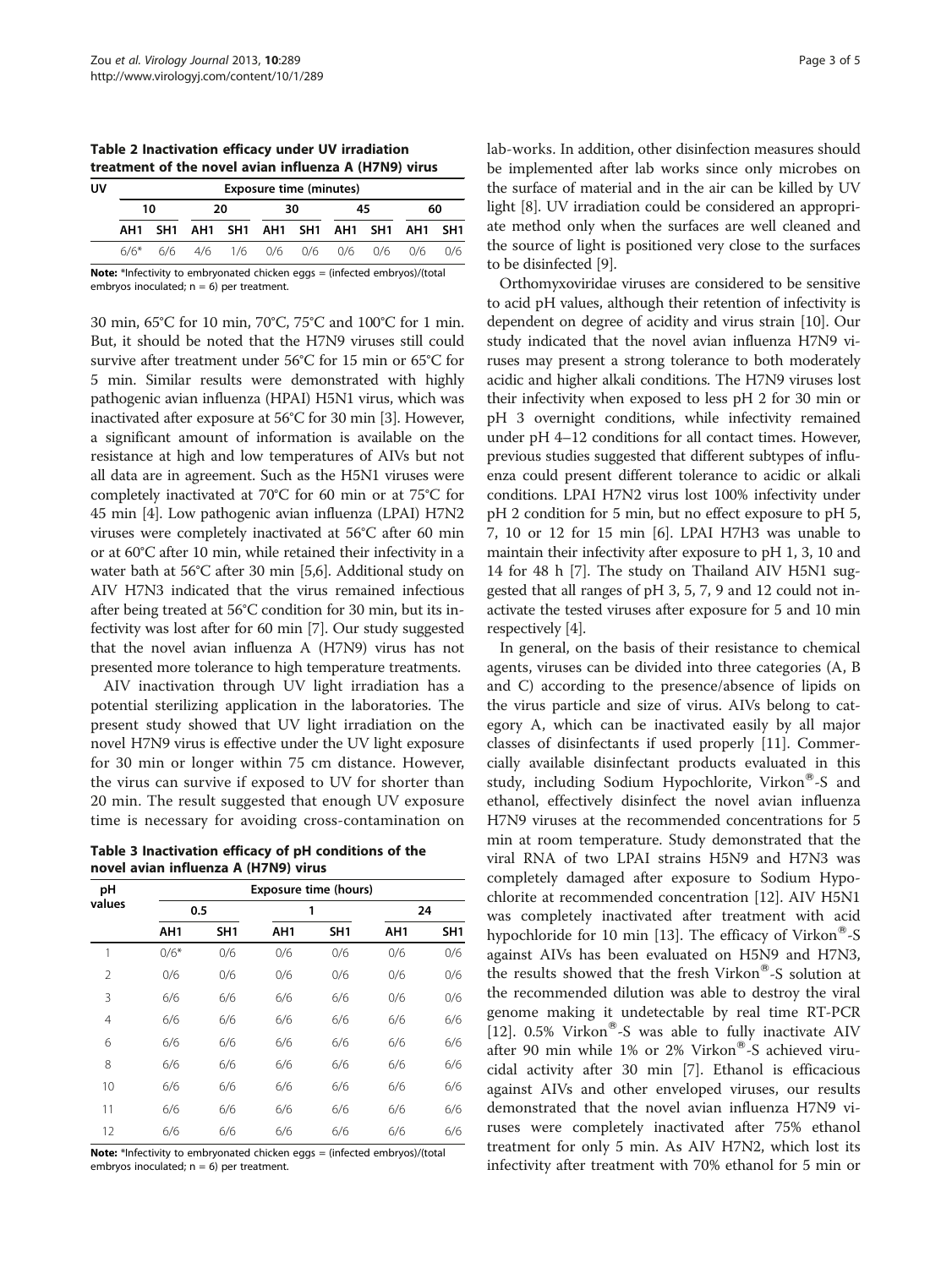| <b>Disinfectants</b>     | Component                         | <b>Exposure time (minutes)</b> |                 |                 |                 |                 |                 |  |  |
|--------------------------|-----------------------------------|--------------------------------|-----------------|-----------------|-----------------|-----------------|-----------------|--|--|
|                          |                                   |                                |                 | 10              |                 | 30              |                 |  |  |
|                          |                                   | AH <sub>1</sub>                | SH <sub>1</sub> | AH <sub>1</sub> | SH <sub>1</sub> | AH <sub>1</sub> | SH <sub>1</sub> |  |  |
| Ethanol                  | 75% Ethanol                       | $0/6*$                         | 0/6             | 0/6             | 0/6             | 0/6             | 0/6             |  |  |
| Chlorine compound        | 0.5% Sodium Hypochlorite          | 0/6                            | 0/6             | 0/6             | 0/6             | 0/6             | 0/6             |  |  |
|                          | 1.0% Sodium Hypochlorite          | 0/6                            | 0/6             | 0/6             | 0/6             | 0/6             | 0/6             |  |  |
| Virkon $^{\circledR}$ -S | 0.5% Dipotassium Peroxodisulphate | 0/6                            | 0/6             | 0/6             | 0/6             | 0/6             | 0/6             |  |  |
|                          | 1.0% Dipotassium Peroxodisulphate | 0/6                            | 0/6             | 0/6             | 0/6             | 0/6             | 0/6             |  |  |

<span id="page-3-0"></span>Table 4 The disinfection efficacy of disinfectants of the novel avian influenza A (H7N9) virus

Note: \*Infectivity on embryonated chicken eggs = (infected embryos)/(total embryos inoculated;  $n = 6$ ) per treatment.

15 min [\[5,6](#page-4-0)]. However, the disinfection efficacy also depends upon the strain of the virus, exposure time, quantity of the virus and nature of the medium used.

#### Conclusion

The results indicated that the novel avian influenza H7N9 viruses can be completely inactivated using high temperature (e.g. 56°C or above), UV light irradiation, and commercial disinfectants (Sodium Hypochlorite, Virkon<sup>®</sup>-S and Ethanol). But the virus presents a high tolerance to moderately acidic or higher alkali conditions. The present results would provide essential information for public health intervention of novel avian influenza H7N9 outbreaks.

#### Materials and methods

#### The viruses and virus propagation

In March 2013, three urban residents of Shanghai or Anhui, China, were identified to be infected with AIVs A (H7N9) [\[1](#page-4-0)]. Understanding the potential effect of chemical and physical treatments on inactivation of the H7N9 virus is significant to the implementation of proper public intervention measures. Two avian influenza H7N9 viruses (A/Anhui/1/2013 and A/Shanghai/1/2013) were selected to assess its tolerance to varied physical conditions or chemical reagents in this study. The viruses were propagated in 9-day-old SPF embryonated chicken eggs in a 35°C humidified incubator, and the allantoic fluid(AF) was harvested after 48 h inoculation. The virus titres, determined as  $EID_{50}/ml$ , were evaluated according to the Reed and Muench method (Reed and Muench, 1938) [[14](#page-4-0)]. The virus was divided into single-use tube, refrozen, and stored at −80°C until further use.

# Treatment of AIVs A (H7N9) with physical conditions and chemical reagents

#### Temperature inactivation

The avian influenza H7N9 viruses were subjected to the conditions of various temperatures. The efficacy of heat treatments inactivating H7N9 viruses was determined. The tested protocol was modified from Swayne and Beck [[15\]](#page-4-0). For test of thermal inactivation, 50 μl virus stock

solutions containing  $10^{7.7}$  EID<sub>50</sub> were added into thinwalled 0.2 ml polypropylene thermocycler tubes (Axygen scientific, USA) and placed in a precision tube-holding heating block of the thermocycler with heated lid (Eppendorf Mastercycler, Germany) at different temperatures, including 56, 65, 70 and 75°C for 5, 10, 15, 30, 45 and 60 min and additionally, 70°C, 75°C and 100°C for 1 and 2 min. The treated viruses were placed in an ice bath immediately to stop the heat treatment and 450 μl PBS was added for inoculation of SPF embryonated chicken eggs.

#### UV inactivation

50 μl virus stock solution containing  $10^{7.7}$  EID<sub>50</sub> was spread on Petri dish (Corning Incorporated, 35 mm  $\times$  10 mm) surface using 10 μl tip (Axygen scientific, USA) and exposed to UV light (distance of 75 cm and wavelength of 250-270 nm) in Biosafety Cabinet (Sterilgard<sup>®</sup> III advance, the Baker Company) at room temperature. The cover of the Petri dish was removed when samples were exposed to the UV light, 450 μl PBS was added to the Petri dish after UV exposure for 10, 20, 30, 45 and 60 min respectively. And then the recovery of the virus was tested immediately by inoculation of SPF embryonated chicken eggs.

#### The tolerance of AIVs A (H7N9) on varied pH conditions

To determine the tolerance of the novel virus on the acidic and alkali conditions, the viruses AH1 and SH1 were exposed to different  $pH$  values  $(1-12)$  for different time intervals at room temperature, as described in previous study with some modifications [[16](#page-4-0)]. 50 μl virus stock solutions containing  $10^{7.7}$  EID<sub>50</sub> were mixed thoroughly with 450 μl PBS with pH 1, 2, 3, 4, 6, 8, 10, 11 and 12, adjusted by using sodium hydroxide or hydrochloric acid, and treated for 0.5, 1 and 24 h at room temperature respectively. And then the recovery of the virus was tested immediately by inoculation of SPF embryonated chicken eggs.

#### Disinfectants inactivation

Commercial disinfectants, including Sodium Hypochlorite, Virkon<sup>®</sup>-S (Antec<sup>™</sup> International, UK) and ethanol, were